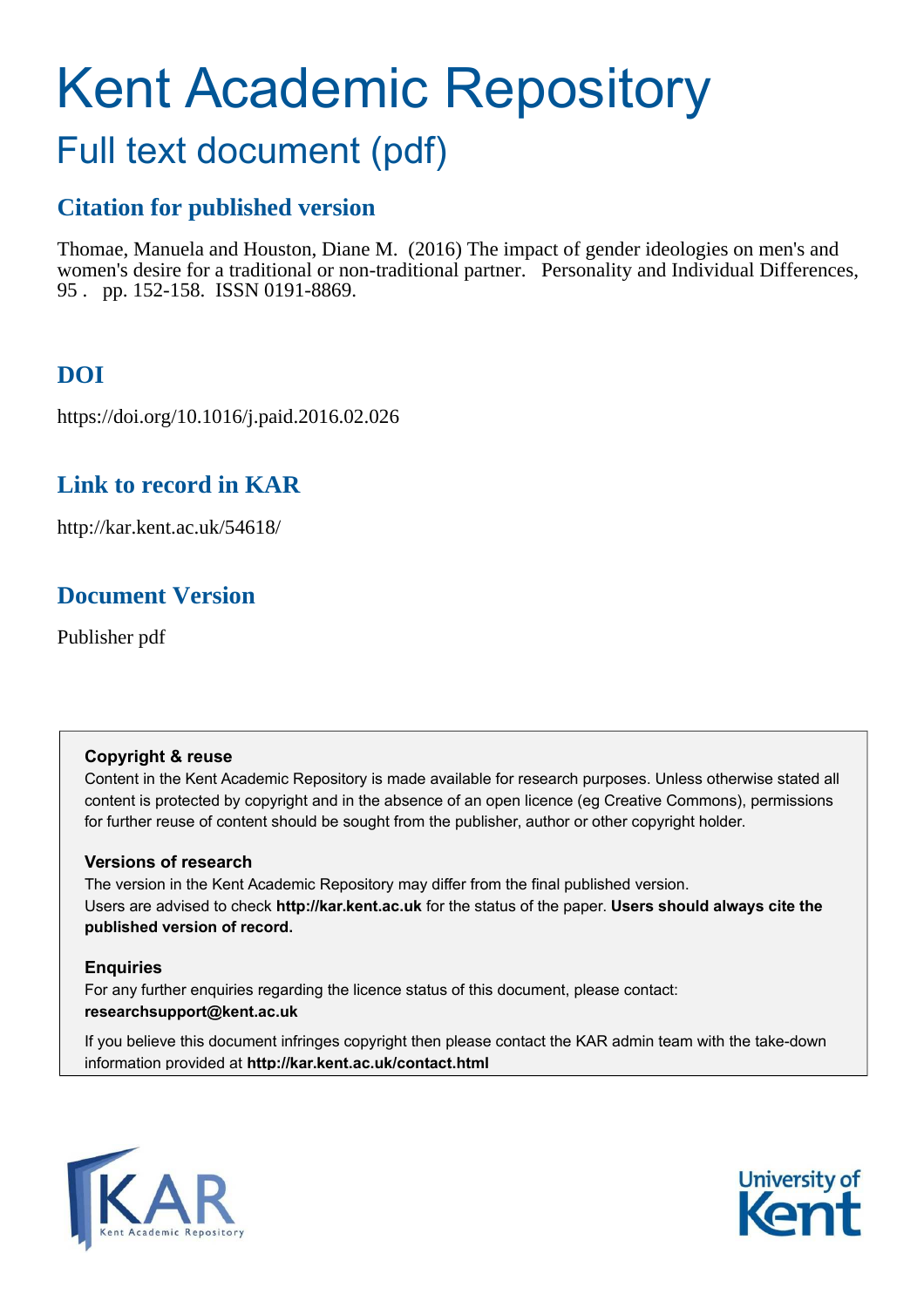Contents lists available at ScienceDirect

Personality and Individual Differences

journal homepage: <www.elsevier.com/locate/paid>



# The impact of gender ideologies on men's and women's desire for a traditional or non-traditional partner



M[a](#page-0-0)nuela Thomae <sup>a,[b](#page-0-0),\*</sup>, Diane M. Houston <sup>[c](#page-0-0)</sup>

<sup>a</sup> University of Winchester, UK

**b** Open University, UK

<sup>c</sup> University of Kent, UK

#### article info abstract

Article history: Received 13 October 2015 Received in revised form 8 February 2016 Accepted 9 February 2016 Available online 27 February 2016

Keywords: Benevolent sexism benevolence toward men partner preferences relationship satisfaction

Two studies examine preferences for a long-term partner who conforms to traditional or non- traditional gender roles. The studies both demonstrate a link between benevolent sexism and preference for a traditional partner. However, Study 1 also demonstrates a strong preference among women for a non-traditional partner. We measured ambivalent sexist ideologies before introducing participants to either a stereotypically traditional or stereotypically non-traditional character of the opposite sex. In Study 1, women high in benevolence toward men reported a preference for a traditional man when compared to women low in benevolence toward men. We found no such link for hostility toward men. Study 2 showed that men high in benevolent sexism preferred a traditional woman more than men low in benevolent sexism. Again, this was not the case for hostile sexism. The studies provide evidence using both the Ambivalence Toward Men Inventory and the Ambivalent Sexism Inventory and demonstrate a relationship between benevolent ideology and partner choice that adds to a literature on partner preference which has to date been focused on preference dimensions of attractiveness and resources. © 2016 The Authors. Published by Elsevier Ltd. This is an open access article under the CC BY-NC-ND license

(http://creativecommons.org/licenses/by-nc-nd/4.0/).

Ambivalent sexism theory purports that sexism is the combination of complementary gender ideologies, held by both men and women [\(Glick et al., 2000\)](#page-6-0), that serve to maintain the social hierarchy. According to ambivalent sexism theory, benevolent sexism (BS) is a paternalistic ideology in which women are regarded as subordinate to men and in need of protection; they are cherished and revered for their virtue. Hostile sexism (HS) is a combative ideology that is hostile toward women who challenge traditional patterns and are seen as seeking to control men, either by using their sexuality or feminist ideology. The Ambivalent Sexism Inventory (ASI; [Glick & Fiske, 1996](#page-6-0)) is a 22-item self-report measure, which includes both benevolent and hostile subscales and assesses the extent to which people maintain benevolent and hostile attitudes toward women. Heterosexual relations and sexual reproduction highlight the interpersonal interdependence of men and women. The hostile perspective of this interdependence is that women are able "to use sex" to control men, whereas the benevolent perspective asserts that women are a valuable resource (essential for family life and happiness, but inferior).

On the flipside of gender relations, women can hold hostile as well as benevolent beliefs about men, resulting in sexist ambivalence toward men ([Glick & Fiske, 1999](#page-6-0)). Benevolence toward men (BM) is an

E-mail address: [manuela.thomae@gmail.com](mailto:manuela.thomae@gmail.com) (M. Thomae).

upwardly directed ideology, based on women's admiration for the higher status of men and the need to protect women's positive distinctiveness from men by 'taking care of them' (e.g. [Glick & Hilt, 2000](#page-6-0)). In contrast, hostility toward men (HM) is rooted in women's resentment of men's higher status, dominance (e.g. sexual aggressiveness, paternalism) and the continued inequality between women and men [\(Glick &](#page-6-0) [Fiske, 1999\)](#page-6-0). [Glick and Fiske \(1999\)](#page-6-0) developed an instrument to measure ambivalent attitudes toward men, the Ambivalence Toward Men Inventory (AMI). This scale complements the original Ambivalent Sexism Inventory subscales [\(Glick & Fiske, 1996\)](#page-6-0) by tapping both hostile and benevolent prejudices and stereotypes toward men. Hostility toward men is mainly related to attitudes to male dominance and stereotypes men as controlling and condescending; people with attitudes high in hostility toward men negatively characterize men based on their position of advantage over women in society. Benevolence toward men is related to beliefs about support and justification of male dominance. BM portrays men as emotionally stronger than women, more willing to take risks for success, and, on the whole, stereotypes men as being higher in competence and status than women [\(Glick et al., 2004\)](#page-6-0).

[Glick and Fiske \(1996\)](#page-6-0) view the systemic interpersonal dependency between women and men as crucial antecedent to sexism and a considerable body of research has addressed the relationship between gender ideologies and partner preferences. Research on partner preferences, precedes that on ambivalent sexism by many years and can be traced back to the 1940s (e.g. [Hill, 1945\)](#page-6-0). This work has examined sex

#### <http://dx.doi.org/10.1016/j.paid.2016.02.026>

0191-8869/© 2016 The Authors. Published by Elsevier Ltd. This is an open access article under the CC BY-NC-ND license (http://creativecommons.org/licenses/by-nc-nd/4.0/).



<sup>⁎</sup> Corresponding author at: Department of Psychology, The University of Winchester, Sparkford Road, Winchester, SO22 4NR, United Kingdom.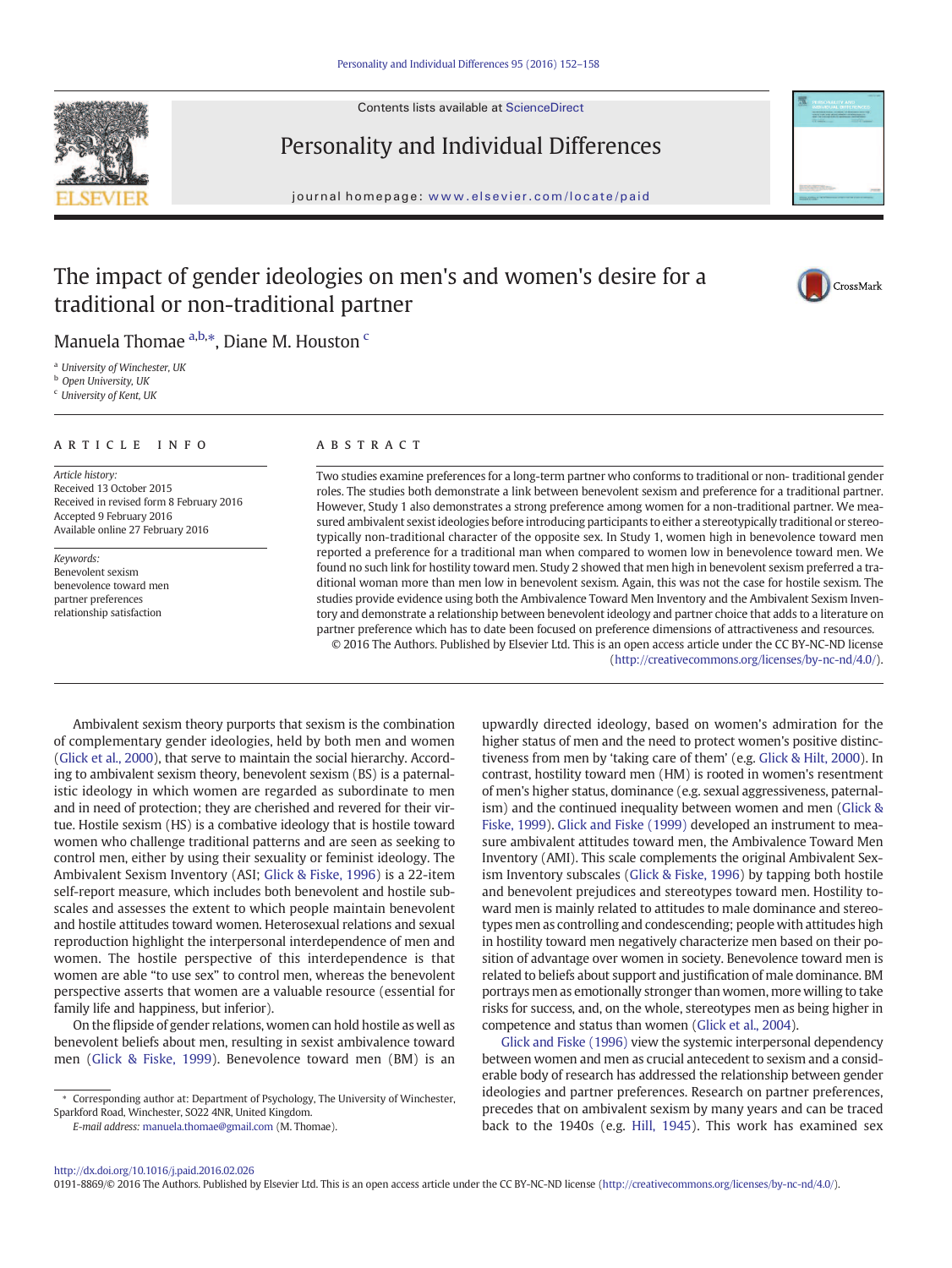<span id="page-2-0"></span>differences in preferences for particular characteristics or traits in a potential partner. Generally studies have demonstrated that women prefer potential partners with high earning potential, whereas men report greater preference for attractiveness in a partner (e.g. [Buss,](#page-6-0) [1989](#page-6-0)).

Recently, [Eastwick, Luchies, Finkel, and Hunt \(2014\)](#page-6-0) conducted a meta-analysis of ninety-seven studies which examine preferences for physical attractiveness and earning prospects in relation to romantic evaluation of a potential partner, the meta-analysis included only studies in which a 'partner' was a person of the opposite sex who the participant had (at a minimum) met face to face. They found that physical attractiveness predicted romantic evaluations for both sexes with moderate to strong effect sizes and that earning potential also predicted romantic evaluations of both men and women with a small effect size. Sex differences in these correlations were small and non-significant indicating that men and women value both attractiveness and earning potential in a potential partner.

A number of studies have also explored the degree to which benevolent and hostile gender ideologies influence partner preferences (e.g., [Eastwick et al., 2006; Travaglia, Overall, & Sibley, 2009\)](#page-6-0). These studies have fairly consistently demonstrated that, in women benevolent sexism is related to preference for provider characteristics in a partner, and in men, hostile sexism is related to preference for attractiveness. [Sibley and Overall \(2011\)](#page-6-0) conducted a meta-analysis of 32 studies (16 male samples, 16 female samples,  $N = 5459$ ) which examined the relationship between benevolent sexism, hostile sexism and preferences for attractive and high-resource partners by men and women. The results of the meta-analysis demonstrated that for women, higher benevolent sexism was related to an increased preference for a partner provider potential; for men higher hostile sexism was related to an increased preference for attractiveness in a partner. The role of homemaker characteristics in partner preference has also been examined. [Eastwick et al. \(2006\),](#page-6-0) using a nine nation sample, demonstrated that traditional gender ideology was positively associated with the importance of "good cook and housekeeper" qualities in a partner for both men and women, it was however a stronger predictor of men's preferences. Traditional gender ideologies were associated with a stronger preference for provider characteristics among women and "good cook and housekeeper" among men. In contrast, [Eagly,](#page-6-0) [Eastwick, and Johannesen-Schmidt \(2009\)](#page-6-0) reported that women in a North American student sample valued a spouse's homemaker characteristics as much as men did. Eagly et al., also found that being asked to envision oneself in either a homemaker or a provider role created a shift toward preference for a partner taking the complementary role for both men and women. These findings may reflect the reality of the considerable convergence in marital partners' earnings in some Western countries in recent years. In the USA forty percent of families have the mother as the sole or main earner ([Wang, Parker, & Taylor, 2013](#page-6-0)); in the UK thirty-one percent of women are also the main 'breadwinner' in the family [\(Ben-Galim & Thompson, 2013\)](#page-5-0).

Research into partner preferences has been subject to criticism, it has been argued (e.g. [Eastwick & Finkel, 2008](#page-6-0)) that while there may be a consistent relationship between gender ideology and stated preference for particular characteristics in partner, these characteristics do not necessarily relate to attraction or relationship interest in a particular person. [Eastwick and Finkel \(2008\)](#page-6-0) demonstrated that individual preferences did not predict interest in real-life romantic partners when faced with a speed dating situation. They suggested that preferences may reflect a priori theories about the characteristics of a potential partner, rather than factors that will actually attract one individual to another. Most studies which have examined partner preferences tend to use specific characteristics - traits, dimensions or values, as the means of evaluating preferences. One suggestion in [Eastwick et al.](#page-6-0)'s [\(2014\)](#page-6-0) paper is that stronger predictive validity for ideal partner preferences could be obtained by using low-level construal information – concrete behaviour – rather than specific traits. Another notable gap in the

literature on gender ideology and partner preference has been the relatively low use of the Ambivalence Toward Men Inventory (AMI; [Glick & Fiske, 1996](#page-6-0)). While Eastwick et al. examined mate preferences in relation to both the AMI and the ASI, much of literature and metaanalyses have featured only the ASI, examining men and women's gender ideologies toward women.

Our aim in the research presented here is to quasi-experimentally test whether women's and men's endorsement of gender ideologies concerning the opposite sex impact on their reported preferences for a traditional or non-traditional partner, a partner that will either fulfil a provider role, or, one in which work takes second place to caring for children. We investigate women's attitudes toward men (AMI scores) and men's attitudes toward women (ASI scores), and their respective impact on long-term partner preference.

We propose that benevolent gender ideologies will particularly affect people's preferences for a long-term partner. In general, the more individuals subscribe to benevolent gender ideologies, the more they will prefer involvement with partners adopting traditional gender roles (i.e. communal females and agentic males). The current research therefore focuses on roles that are traditional for females and nontraditional for males (child-focused, communal) or that are traditional for males and non-traditional for females (career-focused, breadwinner, agentic). The clearest finding in the literature reported above is that benevolent gender ideologies are consistently related to men prioritizing attractiveness and women prioritizing providing as traits in romantic partner preferences (e.g., [Buss, 1989; Chen, Fiske, & Lee, 2009; Lee,](#page-6-0) [Fiske, Glick, & Chen, 2010](#page-6-0)). The current research reassesses these findings using quasi-experimental methods and vignettes to examine how gender ideology relates to long-term partner preference in relation to actual lifestyles rather than traits. Study 1 assesses how women's ambivalence toward men affects their choice of a long-term male partner; Study 2 assesses how men's ambivalent sexism toward women affects their choice of a long-term female partner.

We propose the following set of hypotheses: In the female sample, benevolence but not hostility toward men will predict a stronger preference for a traditional, provider-type man than for a non-traditional, homemaker-type man (Study 1). In the male sample, benevolent sexism will predict a stronger preference and higher anticipated relationship satisfaction for a traditional, homemaker-type woman than for a non-traditional career woman (Study 2). For men, hostile sexism may predict negative evaluations of a relationship with a nontraditional woman, because such a role is challenging to traditional patterns and those high in hostile sexism feel negatively toward women who challenge traditional patterns.

#### 1. Study 1

#### 1.1. Method

#### 1.1.1. Participants

One hundred and twenty-eight heterosexual women participated in this study online. Six participants who indicated homosexual orientations were excluded from the dataset. The average age of participants was 24.20 years old ( $SD = 3.72$ ), 59.8% of participants ( $N = 73$ ) were in a relationship and 9.8% of participants ( $N = 12$ ) reported having children. All participants were German and spoke German as their first language.

#### 1.1.2. Design

This study employed a quasi-experimental between-subjects design with type of partner (traditional vs. non-traditional) and levels of gender ideology (hostility toward men: HM and benevolence toward men: BM) as independent variables. We based the description of the traditional and non-traditional hypothetical man on the vignettes used by [Siebler, Sabelus, and Bohner \(2008\).](#page-6-0) A pilot study conducted online with  $N = 89$  German women revealed that the traditional target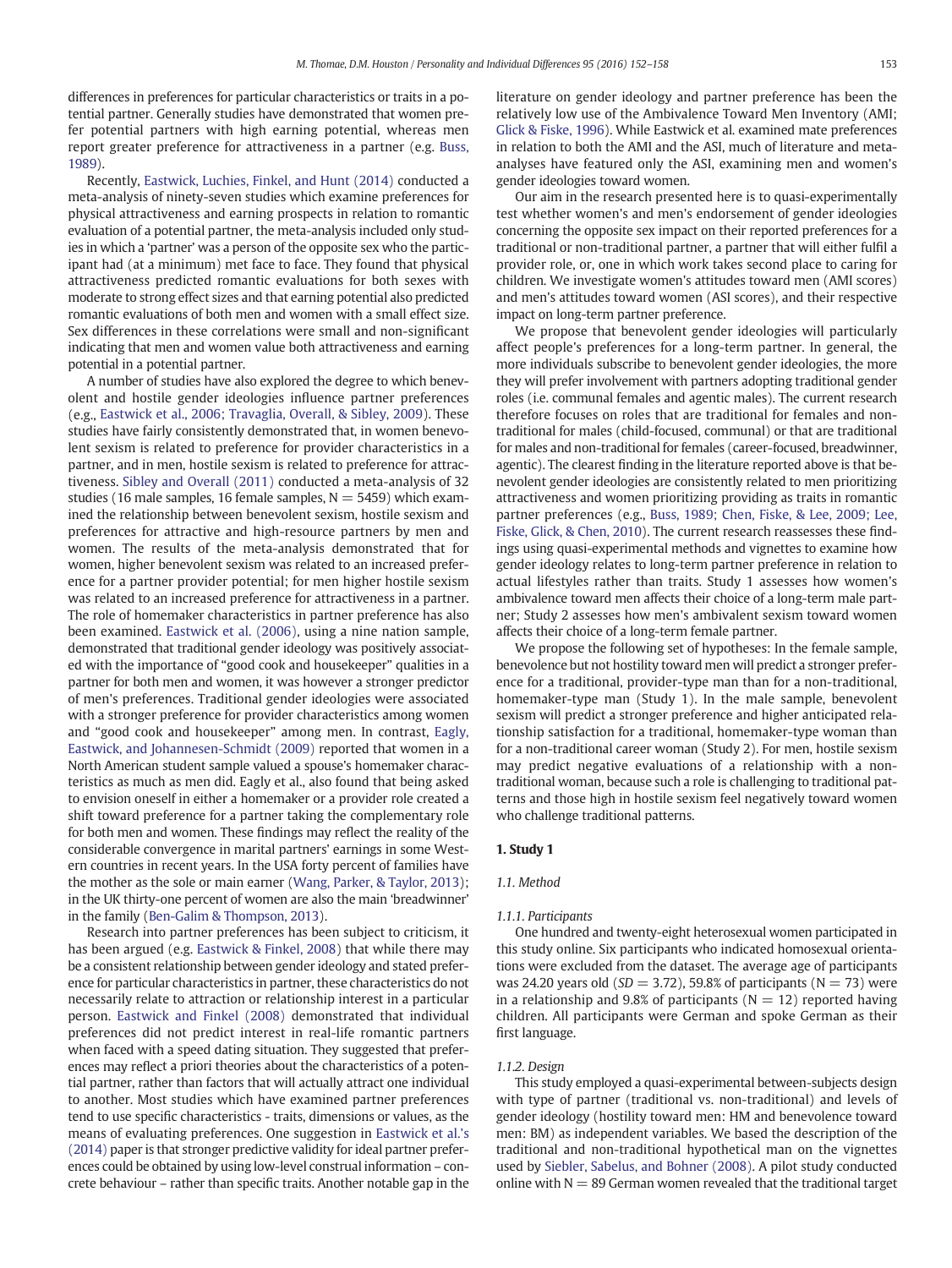<span id="page-3-0"></span>was perceived as equally competent ( $M = 3.52$ ,  $SD = 0.69$ ) but significantly less warm ( $M = 2.16$ ,  $SD = 0.60$ ) than the non-traditional target  $(M_{\text{Complete}} = 3.65, SD_{\text{Complete}} = 0.84, F(1, 87) = 0.62, p = .432;$  $M_{\text{Warmth}} = 3.98$ ,  $SD_{\text{Warmth}} = 0.85$ ,  $F(1, 87) = 133.33$ ,  $p < .001$ ). The vignettes are shown in [Appendix A.](#page-5-0) The dependent variable was the desire for a relationship with the hypothetical man. Participants were randomly assigned to either the traditional ( $n = 59$ ) or the nontraditional partner condition ( $n = 63$ ).

#### 1.1.3. Measures

1.1.3.1. Ambivalence Toward Men Inventory. The Ambivalence Toward Men Inventory (AMI, [Glick & Fiske, 1999](#page-6-0)) is a 20-item measure consisting of a 10-item hostility toward men subscale (HM) and a 10 item benevolence toward men sub-scale (BM). In the present study, we used [Werner and von Collani's \(2004\)](#page-6-0) German translation of the AMI. Participants indicated their level of agreement on a 7-point Likert scale (1 = strongly disagree to 7 = strongly agree). Example items are "Every woman needs a male partner who will cherish her" (BM) and "A man who is sexually attracted to a woman typically has no morals about doing whatever it takes to get her in bed" (HM).

1.1.3.2. Relationship Scale. The Relationship Scale (REL) was devised by [Thomae \(2010\)](#page-6-0) to capture the wish for a long-term relationship with a target person (for this study the traditional versus the nontraditional man). The measure was designed following discussion with colleagues and examination of similar scales utilized in the literature. A 12-item scale was devised in which participants indicate their level of agreement on a 7-point Likert scale ( $1 =$  strongly disagree to  $7 =$ strongly agree). The twelve items are presented in [Appendix B.](#page-5-0) Example items are "I could imagine marrying a person like (target name)" and "I think people like (target name) endorse goals in life which are similar to mine".

1.1.3.3. Vignettes. One vignette presented a "traditional" male character who is career-oriented and driven, who is expecting to take the provider role for a future family and have a wife who would take responsibility for home and family. The other presented a "non-traditional" male character, who had reconsidered his career ambitions and was focused on being able to care for his future children and have time for family life.

1.1.3.4. Measure Reliability. Reliability analyses using Cronbach's alpha indicated satisfactory scale qualities for all measures (HM:  $\alpha = .84$ , BM:  $\alpha = .84$ , REL:  $\alpha = .96$ ). Composite scores were created for each scale by averaging the relevant items.

#### 1.1.4. Procedure

The data for this study were collected via an advertisement posted on Facebook. Participation was voluntary and no reward or financial compensation was given for participation. Participants completed the AMI and were randomly introduced to either the traditional or the non-traditional target character. Participants were then asked to read the description of this character and to complete the Relationship Scale with reference to the target character and irrespective of their own relationship status. The participants had to complete the study in one continuous period on-line; pilot work indicated that the time taken to complete was 15–20 min. A written debrief was given at the end of the questionnaire.

#### 1.2. Results

#### 1.2.1. Preliminary Analyses

Correlation analyses of composite scores indicated a significant positive correlation between HM and BM ( $r(120) = .45$ ,  $p < .001$ ). There were no significant correlations between HM and BM and REL. [Table 1](#page-2-0) presents means and standard deviations for all three variables along

#### Table 1

Means, Standard Deviations and Correlations for Hostility toward Men, Benevolence toward Men and Desire for a Relationship with 'Tobias'.

|                                      | M                    | SD                   | HM                       | <b>BM</b>     | <b>REL</b>                                |
|--------------------------------------|----------------------|----------------------|--------------------------|---------------|-------------------------------------------|
| <b>HM</b><br><b>BM</b><br><b>REL</b> | 3.91<br>3.05<br>3.37 | 1.15<br>1.14<br>1.71 | $\overline{\phantom{a}}$ | $.45***$<br>۰ | $-.11$<br>.12<br>$\overline{\phantom{0}}$ |

Note: HM - Hostility toward Men; BM - Benevolence toward Men, REL - Desire for a Relationship. Higher values indicate higher levels of either form of sexism, or stronger desire for a relationship, respectively.

with the correlations. Overall, participants who were introduced to the non-traditional man indicated a stronger wish for a relationship  $(M = 4.34, SD = 1.48)$  than the participants who were introduced to the traditional man ( $M = 2.39$ ,  $SD = 1.32$ , t (117) = 7.56, p < .001).

#### 1.2.2. Main Analysis

We conducted a moderated multiple regression analysis to test the impact of experimental condition (traditional; non-traditional), HM and BM on REL. As recommended by [Jaccard and Turrisi \(2003\),](#page-6-0) all independent variables were centred. The model was tested using PROCESS Model 3 [\(Hayes, 2013\)](#page-6-0) with 5000 bootstraps, which considers the unique contribution of the main effects and interactions among independent variables. We also added participants' actual romantic relationship status as a covariate in the model. Details of the results of this analysis can be found in [Table 2.](#page-2-0)

Participants' actual romantic relationship status did not significantly predict the desire for a relationship with the target. In line with the bivariate correlations reported above, there was an effect of BM on REL, indicating that higher BM scores predict a stronger wish for a romantic relationship with either type of man. There was no significant effect of HM although the direction of the relationship was negative, indicating that higher HM levels were related to a lesser wish for a romantic relationship with either man. The effect of experimental condition was significant, reflecting the differences of preference in favour of the non-traditional target. The only significant interaction term was the predicted two-way interaction between BM and condition. The increase in  $R^2$  due to the BM x Condition interaction was significant.  $R^2 = .40$ ,  $R^2$ change = .024,  $F(1110) = 4.41$ ,  $p = .038$ . Simple slopes analyses were conducted using PROCESS Model 1. This showed that there was no significant relationship between BM and REL in the non-traditional condition ( $B = -.02$ ,  $SE = .16$ ,  $t = 0.13$ ,  $p = .89$ ) but a positive, significant relationship between BM and REL in the traditional condition ( $B = .52$ ,  $t = 3.29$ ,  $p < .001$ ; see Fig. 1). These findings indicate that, while generally women preferred the non-traditional romantic partner over the traditional male partner, those high in benevolence toward men were more likely to desire a traditional rather than a non-traditional male partner.

#### Table 2

The effects of Hostility toward Men, Benevolence toward Men and Condition (Non-Traditional vs Traditional) on Desire for Relationship with the Target.

|                       | coefficient | SE  |         |       |
|-----------------------|-------------|-----|---------|-------|
| Relationship Status   | $-.05$      | .14 | $-.37$  | .711  |
| <b>HM</b>             | $-.20$      | .13 | $-1.55$ | .124  |
| <b>BM</b>             | .33         | .13 | 2.56    | .012  |
| Condition             | $-.94$      | .14 | $-6.78$ | < 001 |
| HM x Condition        | $-.04$      | .13 | $-.28$  | .778  |
| <b>BM</b> x Condition | .27         | .13 | 2.10    | .038  |
| HM x BM               | .00         | .09 | $-.03$  | .979  |
| HM x BM x Condition   | $-.04$      | .10 | $-.38$  | .708  |

Note: The analysis used PROCESS Model 3 with 5000 bootstraps ([Hayes, 2013\)](#page-6-0). HM - Hostility toward Men; BM - Benevolence toward Men, REL - Desire for a Relationship. Participants are female. Condition is coded so that a higher number refers to the traditional Target. Relationship Status is coded so that −1 = "Single" and 1 = "in a relationship". HM and BM are mean centred.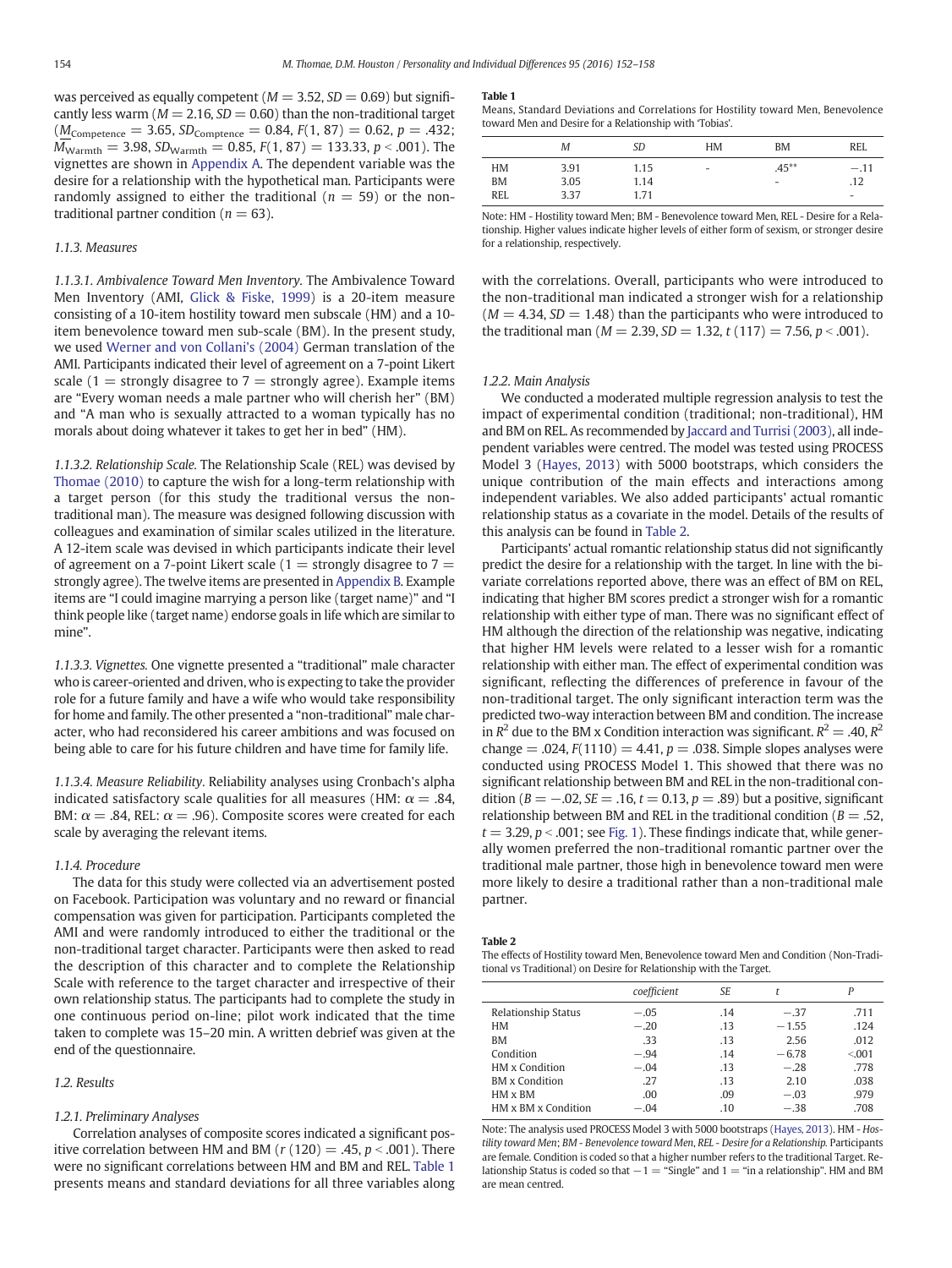<span id="page-4-0"></span>

Fig. 1. Study 1. Effects of Female Benevolence toward Men on their Desire for a Relationship with a Male Target as a function of Condition (Non-Traditional Target vs. Traditional Target). Note: Low and High Benevolence are at 1 SD below and above the mean, respectively.

#### 1.2.3. Discussion

Study 1 identified a significant main effect of benevolence toward men on female participants' desire for a long-term relationship. A significant main effect of condition was also found, women presented with the non-traditional target character had a stronger desire for a long term relationship than those presented with the traditional target. There was also a clear difference in reported preferences for a traditional man among women high in benevolence toward men, as compared to women low in benevolence toward men. There was no significant interaction effect of hostility toward men and condition on women's desire for a hypothetical romantic relationship.

#### 2. Study 2

Study 2 examined the same questions as Study 1 but in a sample of men and employed the ASI [\(Glick & Fiske, 1996](#page-6-0)) and [Siebler et al.](#page-6-0)'s [\(2008\)](#page-6-0) vignettes. Study 2 further included [Hendrick's \(1988\)](#page-6-0) Relationship Assessment Scale (RAS), an established measure of relationship satisfaction, as an additional dependent variable. Study 2 quasiexperimentally investigated whether ambivalent sexist ideology shapes men's romantic partner preferences. The prediction for this study is that benevolent sexism will predict a stronger preference and higher anticipated relationship satisfaction for a traditional, homemaker-type woman partner than for a non-traditional career woman. We also predict that hostile sexism may predict lower preference and lower anticipated relationship satisfaction with a non-traditional woman, because such a role is challenging to traditional sex roles and could be interpreted as a means of trying to control men.

#### 2.1. Method

#### 2.1.1. Participants

One hundred and ten German adult men participated in this paper-and-pencil study. All participants indicated a heterosexual sexual orientation. Participants' average age was 29.76 years  $(SD = 2.54)$ . Seventy-seven percent of participants (N = 86) reported being in a relationship and 46% of participants ( $N = 52$ ) reported having children, all were in employment. The participants were attending an adult education college for training required by their employers. As in Study 1, all participants in Study 2 were German and spoke German as their first language.

#### 2.1.2. Design, measures and procedure

Study 2 employed the same design as Study 1, but used the ASI rather than the AMI. The same quasi-experimental between-subjects design was employed with type of partner (traditional vs. non-traditional) and levels of gender ideology (hostility toward women and benevolence toward women) as independent variables. The dependent variable was the desire for a relationship with the target character. Participants were randomly assigned to either the traditional ( $n = 53$ ) or the nontraditional partner condition ( $n = 57$ ). Ambivalent Sexism Inventory. Individual differences in hostile and benevolent sexism were assessed using the German adaptation of the Ambivalent Sexism Inventory by [Eckes and Six-Materna \(1999\)](#page-6-0). Responses were on a 7-point Likert scale, where 1 indicates "strongly disagree" and 7 indicates "strongly agree".

2.1.2.1. Relationship Scale. As in Study 1, we used the measure for the hypothetical desire for a relationship with the target described in the manipulation (REL; [Thomae, 2010\)](#page-6-0). Responses were on a 7-point Likert scale, where 1 indicates "strongly disagree" and 7 indicates "strongly agree".

2.1.2.2. Relationship Assessment Scale. An additional and well-established measure was included in Study 2. Anticipated relationship satisfaction was measured using [Hassebrauck's \(1991\)](#page-6-0) German translation of the Relationship Assessment Scale (RAS; [Hendrick, 1988](#page-6-0)). The RAS is a 7 item measure assessing relationship satisfaction in close romantic relationships. Examples of items used in this study are "How good would your relationship with Julia be compared to most?" and "How often would you wish you hadn't gotten into this relationship with Julia?" A 5-point Likert scale measured participants' responses where "1" indicated low levels of satisfaction and "5″' high levels (items 4 and 7 reversed scored).

2.1.2.3. Measure Reliability. Cronbach's alpha indicated acceptable internal consistencies for all measures (HS:  $\alpha = .81$ , BS:  $\alpha = .78$ , RAS:  $\alpha =$ .89, REL:  $\alpha = .95$ ).

2.1.2.4. Procedure. The questionnaires were administered by the first author at an adult-education college in Germany. Participants completed the study individually at the end of a training session. Participation was voluntary and no reward or financial compensation was given for participation. A written debrief was given at the end of the questionnaire and the first author was available for discussion at the end of the session.

#### 3. Results

#### 3.1. Preliminary analyses

Inspection of bivariate correlations revealed no significant correlations between HS and BS or between HS and RAS/REL. The established Relationship Satisfaction Scale (RAS) and the Relationship Scale (REL) were highly and significantly correlated (see [Table 3](#page-3-0)).

#### Table 3

Correlations between measures of Hostile Sexism, Benevolent Sexism, Relationship Satisfaction and Desire for a Relationship.

|            | M    | SD   | <b>HS</b>                | <b>BS</b>                | <b>RAS</b> | <b>REL</b>               |
|------------|------|------|--------------------------|--------------------------|------------|--------------------------|
| HS         | 4.58 | .91  | $\overline{\phantom{0}}$ | .02                      | .01        | $-.04$                   |
| BS         | 4.57 | .95  |                          | $\overline{\phantom{0}}$ | .08        | .12                      |
| <b>RAS</b> | 3.27 | .72  |                          |                          | -          | $.85***$                 |
| <b>REL</b> | 4.40 | 1.48 |                          |                          |            | $\overline{\phantom{0}}$ |

Note: HS – Hostile Sexism, BM – Benevolent Sexism, REL - Desire for a Relationship, RAS – relationship satisfaction. Higher values indicate higher levels of either form of sexism, or stronger desire for a relationship or anticipated relationship satisfaction, respectively.  $**$  p < .01 level (2-tailed).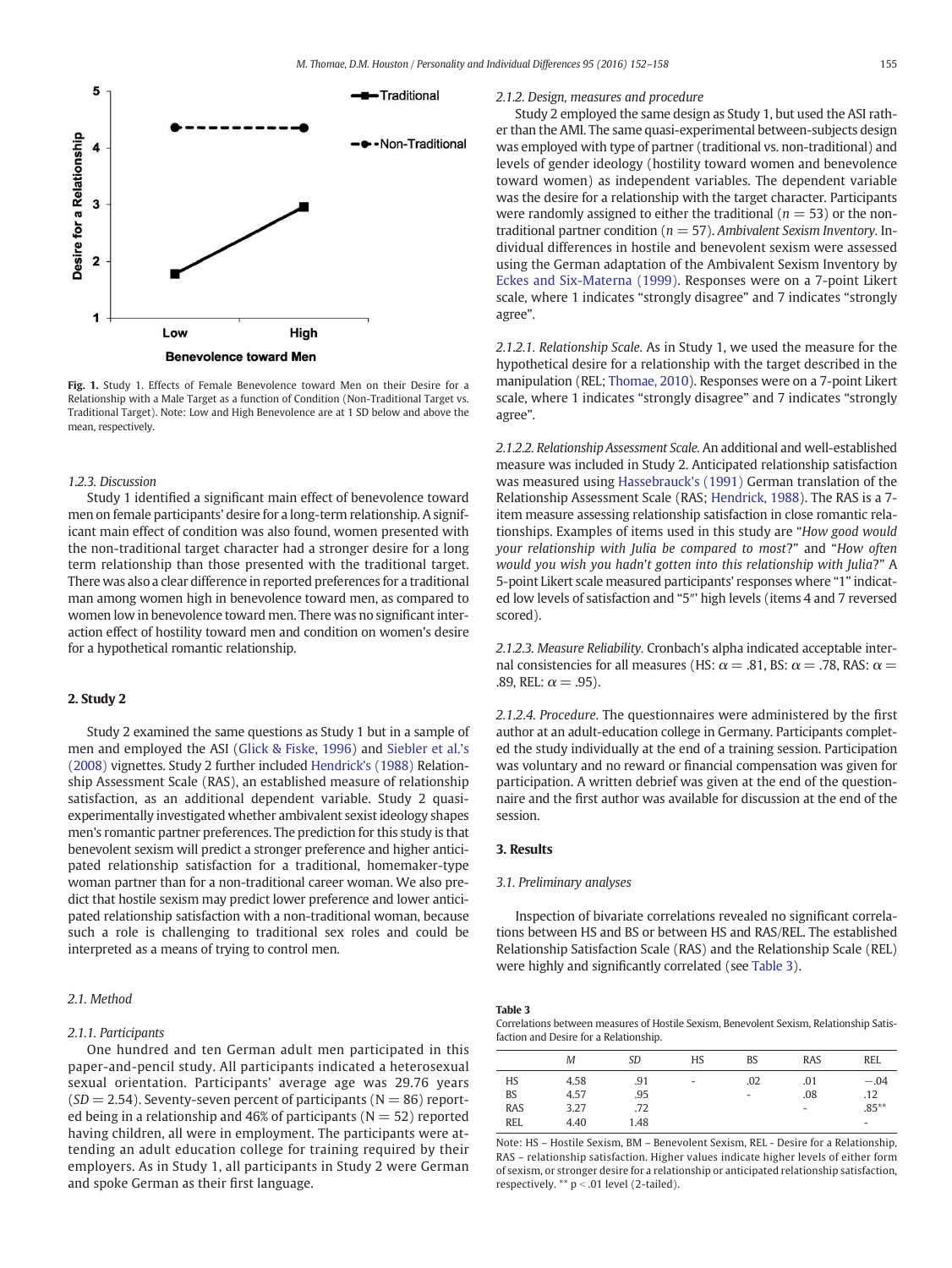#### <span id="page-5-0"></span>3.2. Main analyses

#### 3.2.1. Desire for a relationship with the target (REL)

We conducted a moderated multiple regression analysis using PROCESS Model 3, as in Study 1, with BS, HS and Condition as independent variables (PROCESS Model 3). Relationship status was included as a covariate. There were no main effects for HS, BS, romantic relationship status or experimental condition on REL ( $M_{non-traditional} = 4.43$ , SD = 1.45;  $M_{\text{traditional}} = 4.38$ ,  $SD = 1.53$ ). However, in line with Study 1, we observed a significant interaction between BS and condition. The increase in  $R^2$  due to the BS x Condition was significant,  $R^2 = .07$ ,  $R^2$ change = .052,  $F(1,97) = 5.26$ ,  $p = .024$ . All other effects were nonsignificant (see [Table 4\)](#page-4-0). The findings are shown in [Table 4](#page-4-0). Simple slopes analyses yielded a significant relationship between BS and the wish for a relationship in the traditional woman condition ( $B = .48$ ,  $SE = .21$   $t = 2.31$ ,  $p = .023$ ), but not in the non-traditional woman condition ( $B = -.10$ ,  $t = -0.46$ ,  $p = .646$ , see [Fig. 2](#page-4-0)). These findings indicate that BS is significantly related to the desire for a traditional but not to a desire for a non-traditional romantic partner.

#### 3.2.2. Anticipated relationship satisfaction (RAS)

The moderated regression analysis yielded no significant main effects of HS, BS, relationship status or condition on RAS and we found no significant interaction effect between HS and condition or BS, HS and condition ( $M_{non-traditional} = 3.20$ ,  $SD = 0.73$ ;  $M_{traditional} = 3.34$ ,  $SD = 0.71$ ). However, once again, there was a significant two-way inter-action effect between BS and condition (see [Table 5\)](#page-4-0). The increase in  $R^2$ due to the BS x Condition was significant,  $R^2 = 0.10$ ,  $R^2$  change = .077,  $F(1,95) = 8.20$ , p = .005. Simple slopes analyses revealed a significant relationship between BS and RAS in the traditional woman condition  $(B = .24, SE = .10 t = 2.37, p = .020)$  but not in the non-traditional woman condition ( $B = -.09$ ,  $SE = .11$  t =  $-.88$ , p = .382). Men who were higher in benevolent sexism anticipated greater relationship satisfaction from a relationship with the traditional woman compared to men lower in benevolent sexism (see Fig. 3). Our findings hence support the hypothesis that men's benevolent sexism impacts on their anticipated relationship satisfaction with a traditional but not with a non-traditional partner. The proposed negative association between hostile sexism and a relationship with a non-traditional partner was not found.

#### 4. Discussion

Study 2 examined the impact of benevolent sexism on men's desire for a relationship with a traditional versus non-traditional woman and included a measure of anticipated relationship satisfaction as an additional dependent variable. Study 2 revealed a positive and significant correlation between desire for a relationship and anticipated relationship satisfaction as well as effects of the predictors on both variables convergent with Study 1. Most importantly, Study 2 indicates that

#### Table 4

| The Effects of Males' Hostile Sexism. Benevolent Sexism and Condition on Desire for a Re- |  |  |
|-------------------------------------------------------------------------------------------|--|--|
| lationship with the Target.                                                               |  |  |

|                       | coefficient | SE  |         |      |
|-----------------------|-------------|-----|---------|------|
| Relationship Status   | $-.10$      | .19 | $-.52$  | .608 |
| <b>HS</b>             | $-.04$      | .17 | $-.23$  | .818 |
| <b>BS</b>             | .25         | .17 | 1.49    | .139 |
| Condition             | .03         | .15 | .19     | .849 |
| HS x Condition        | $-.16$      | .16 | $-1.01$ | .315 |
| <b>BS</b> x Condition | $-.44$      | .17 | $-2.59$ | .011 |
| HS x BS               | .26         | .16 | 1.56    | .121 |
| HS x BS x Condition   | $-.14$      | .16 | $-.89$  | .376 |

Note: The analysis used PROCESS Model 3 with 5000 bootstraps [\(Hayes, 2013](#page-6-0)). HS – Hostile Sexism, BM – Benevolent Sexism. Participants are male. Condition is coded −1 for the traditional target and 1 for the non-traditional target. Relationship Status is coded so that  $-1$  = "Single" and 1 = "in a relationship". HS and BS are mean centred.



Fig. 2. Study 2. The Effects of Benevolent Sexism on Men's Desire for a Relationship with a Female Target as a function of Condition (Non-Traditional vs. Traditional target). Note: Low and High Benevolence are at 1 SD below and above the mean, respectively.

men high in benevolent sexism desire a relationship with a traditional, rather than a non-traditional, woman and expect high relationship satisfaction from this relationship. As in Study 1, we found no significant main or interaction effects for hostile sexism.

#### 5. General Discussion and Conclusions

The current research adds to the evidence base, which has established a link between ambivalent gender ideologies and partner preferences. By employing vignettes which describe the roles and lifestyles that potential partners are following, we were able to follow [Eastwick et al.'s. \(2014\)](#page-6-0) suggestion to investigate partner preferences in a manner that focuses on behaviour rather than traits. The findings from both studies challenge some of the previous research based on trait preferences. The results from Study 1 show that women who were presented with a target man who was intending to take a nontraditional role in caring for children and prioritizing time with their family had a stronger desire for a relationship than women presented with a target man who was intending on taking the traditional provider role. This finding goes some way to illuminating previous findings in the literature. Being career-oriented, hard-working and ambitious are highly valued attributes in Western society, these are traits both genders value in potential partners [\(Eastwick et al., 2014\)](#page-6-0) and may be more highly valued by women than men [\(Eagly et al., 2009\)](#page-6-0). Despite growing work participation among women in the EU and the USA, men remain

| Table 5 |               |  |  |  |  |                                                                                |
|---------|---------------|--|--|--|--|--------------------------------------------------------------------------------|
|         |               |  |  |  |  | The Effects of Hostile Sexism, Benevolent Sexism and Condition on Relationship |
|         | Satisfaction. |  |  |  |  |                                                                                |

|                       | coefficient | SE  |         | P    |
|-----------------------|-------------|-----|---------|------|
| Relationship Status   | $-.10$      | .09 | $-1.06$ | .292 |
| <b>HS</b>             | .02         | .08 | .24     | .809 |
| <b>BS</b>             | .10         | .08 | 1.19    | .236 |
| Condition             | $-.05$      | .07 | $-.75$  | .455 |
| <b>HS</b> x Condition | $-.08$      | .08 | $-1.07$ | .288 |
| <b>BS</b> x Condition | $-.24$      | .08 | $-2.96$ | .004 |
| $HS \times BS$        | .11         | .08 | 1.35    | .180 |
| HS x BS x Condition   | $-.03$      | .08 | $-.44$  | .659 |
|                       |             |     |         |      |

Note: The analysis used PROCESS Model 3 with 5000 bootstraps ([Hayes, 2013](#page-6-0)). HS – Hostile Sexism, BM – Benevolent Sexism, REL - Desire for a Relationship, RAS – relationship satisfaction. Participants are male. Condition is coded so that  $-1$  refers to the traditional target and 1 refers to the non-traditional target. Relationship Status is coded so that  $-1$  = "Single" and  $1$  = "in a relationship". HS and BS are mean centred.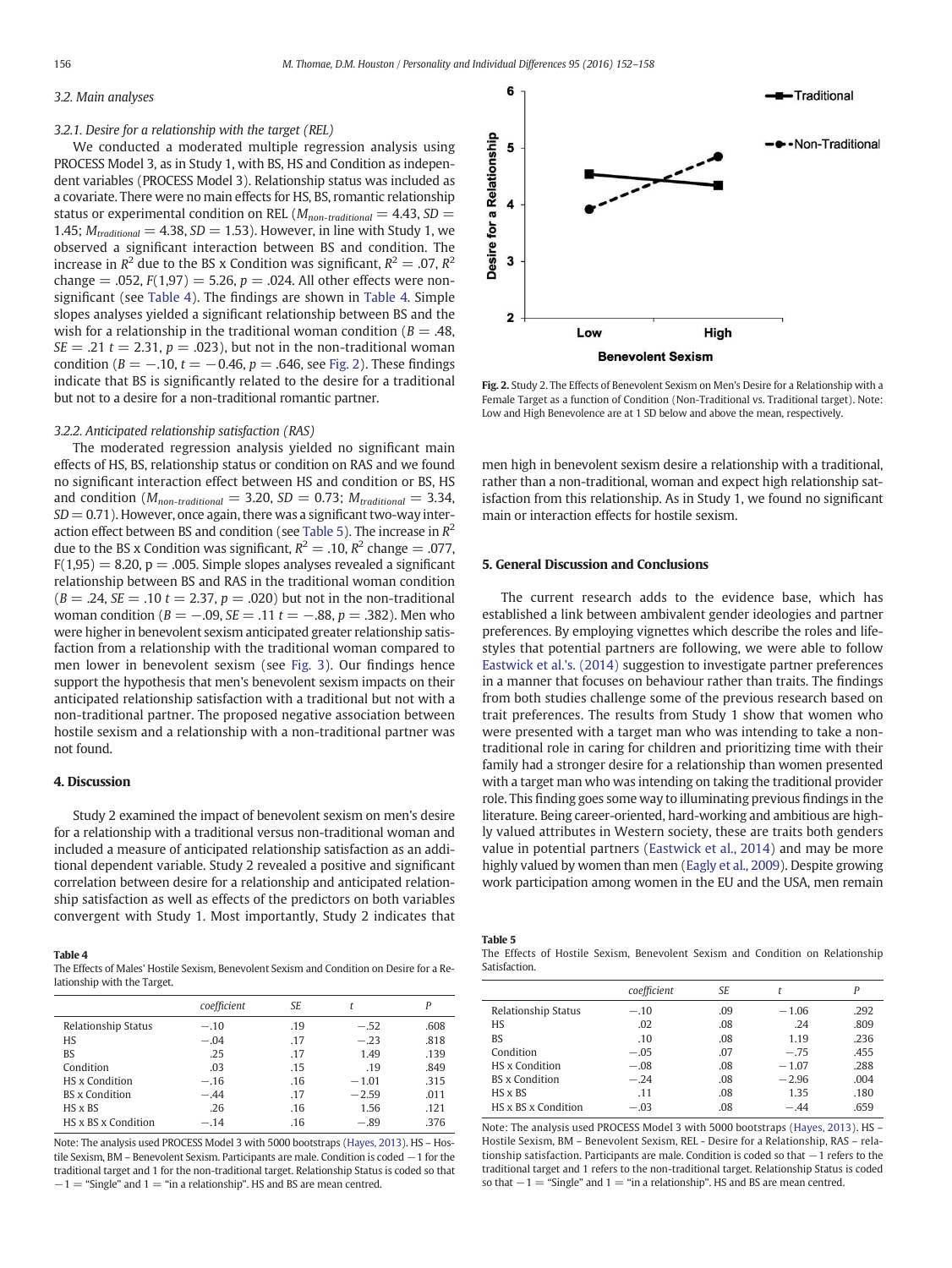<span id="page-6-0"></span>

Fig. 3. Study 2. The Effects of Benevolent Sexism on Men's Anticipated Relationship Satisfaction with a Female Target as a function of Condition (Non-Traditional vs. Traditional Target). Note: Low and High Benevolence are at 1 SD below and above the mean, respectively.

more likely to hold the main provider role in a family, to work longer hours, and to earn more (OECD, 2012). Thus, women's preference for provider roles is expressed in a context in which this is the most likely role for a man. However, in Study 1 women presented with the nontraditional male partner who is prepared to make caring responsibilities a clear focus were more likely to express a desire for a relationship than women who are presented with a traditional man who intends to take a provider role. This is consistent with previous research that shows that when presented with different patterns for work and family life, women value a model in which both partners share work and childcare most strongly (Houston & Waumsley, 2003).

The findings from both studies also demonstrate that women and men high in benevolent gender ideologies are more likely to want to have a relationship with a partner who intends to undertake traditional gender roles. This provides evidence in relation to partner roles and behaviours that is consistent with the trait-based research on partner preference (e.g. Travaglia et al., 2009). We found no evidence for hostile gender ideologies in predicting partner preference in our studies.

A key strength of the present research is that both studies drew samples from non-student populations. Our sampling methods allowed us to avoid using the white, middle-class, mainly female undergraduate samples on which so much psychological research relies. Both samples are older than the commonly used undergraduate student samples and have had a much longer period in which to experience both relationships and work. There are also limitations to our studies. The selfreport data requires respondents to make decisions on hypothetical potential partners with limited information; the actual choice of a real life long-term partner is generally made with much more information over a much longer time period and usually in the context of romantic attraction. Although there are opportunities in most Western countries for women to take a non-traditional role, our findings may not be replicated in more traditional cultures where there is less opportunity for women to work outside the home.

A limitation of previous research on partner preferences is that the majority of it (exceptions being Eastwick et al., 2006; Lee et al., 2010) has focused on ambivalent sexism, ideologies which explicitly make claims about women. Ambivalent attitudes toward men, in contrast, explicitly address prejudice directed at men. Both forms of ambivalent gender ideologies are relevant in an intergroup context in which there is a clear hierarchy implied: While ambivalent sexism is a downward directed ideology (from the higher to the lower status group), ambivalence toward men is upwardly directed (from the lower to the higher status group; Glick & Hilt, 2000). We feel that the inclusion of the AMI in research on partner preferences is important. Future research might further explore all four types of gender ideologies in both sexes to further distinguish the effects of gender ideologies on partner preferences. While our female sample showed a strong preference for a nontraditional man who was keen to assume caring responsibilities, the male sample did not differ in their rating of a traditional versus nontraditional female partner. Further research should investigate male preferences for being a non-traditional partner and the role of gender ideology in these preferences.

#### Appendix A. We now would like to introduce you to Tobias. Tobias studies business administration and comments

"In my opinion studying business administration is ideal as you can demonstrate your skills, especially because I am aiming at a career in the management of a bank. Indeed, I do get to hear a lot that a management position isn't ideal because you hardly have enough time for family and children, but I think that I have many skills that are useful in management and that therefore can be very successful in this job. I am sure that my future wife will cope with family and household even without much of my input. I will instead bring home an income to support the family."

A.1. We now would like to introduce you to Tobias. Tobias trains to become a primary school teacher and comments

"In my opinion the job of a teacher, especially a primary school teacher, is ideal for a man because you can have enough time for family and children. At first I intended to study law but I don't think the competition and all the overtime would have been right for me and that's why I've changed my mind. As for my plans, I will soon be working at a primary school for a couple of weeks. Other than that, I will just be finishing my studies. Later I also want to have children and so I probably won't be working for a while."

#### Appendix B. Desire for a Relationship scale (REL):  $1 =$  strongly disagree to  $7 =$  strongly agree

|        | English REL Items                                                            |
|--------|------------------------------------------------------------------------------|
| Item 1 | I would be interested in dating a person like Julia/Tobias.                  |
| Item 2 | I would be interested in having a sexual relationship with a person like     |
|        | Julia/Tobias.                                                                |
| Item 3 | I could imagine having a long-term romantic relationship with a person       |
|        | like Julia/Tobias.                                                           |
| Item 4 | I could imagine marrying a person like Julia/Tobias.                         |
| Item 5 | I can see a person like Julia/Tobias being the mother/father of my children. |
| Item 6 | I can picture growing old with a person like Julia/Tobias.                   |
| Item 7 | Julia/Tobias's aims in life are similar to my aims.                          |
| Item 8 | I can imagine living with a person like Julia/Tobias.                        |
| Item 9 | I don't like the attitudes of people like Julia/Tobias, (reverse coded)      |
| Item   | Dealing with a person like Julia/Tobias would probably cause lots of         |
| 10     | problems and result in many fights. (reverse coded)                          |
| Item   | I dislike people like Julia/Tobias, (reverse coded)                          |
| 11     |                                                                              |
| Item   | I think a person like Julia/Tobias would be a good match for me in a         |
| 12     | romantic relationship.                                                       |
|        |                                                                              |

#### References

Ben-Galim, D., & Thompson, S. (2013). [Who's breadwinning? Working mothers and the new](http://refhub.elsevier.com/S0191-8869(16)30081-2/rf0005) face of family support. [London: Institute for Public Policy Research.](http://refhub.elsevier.com/S0191-8869(16)30081-2/rf0005)